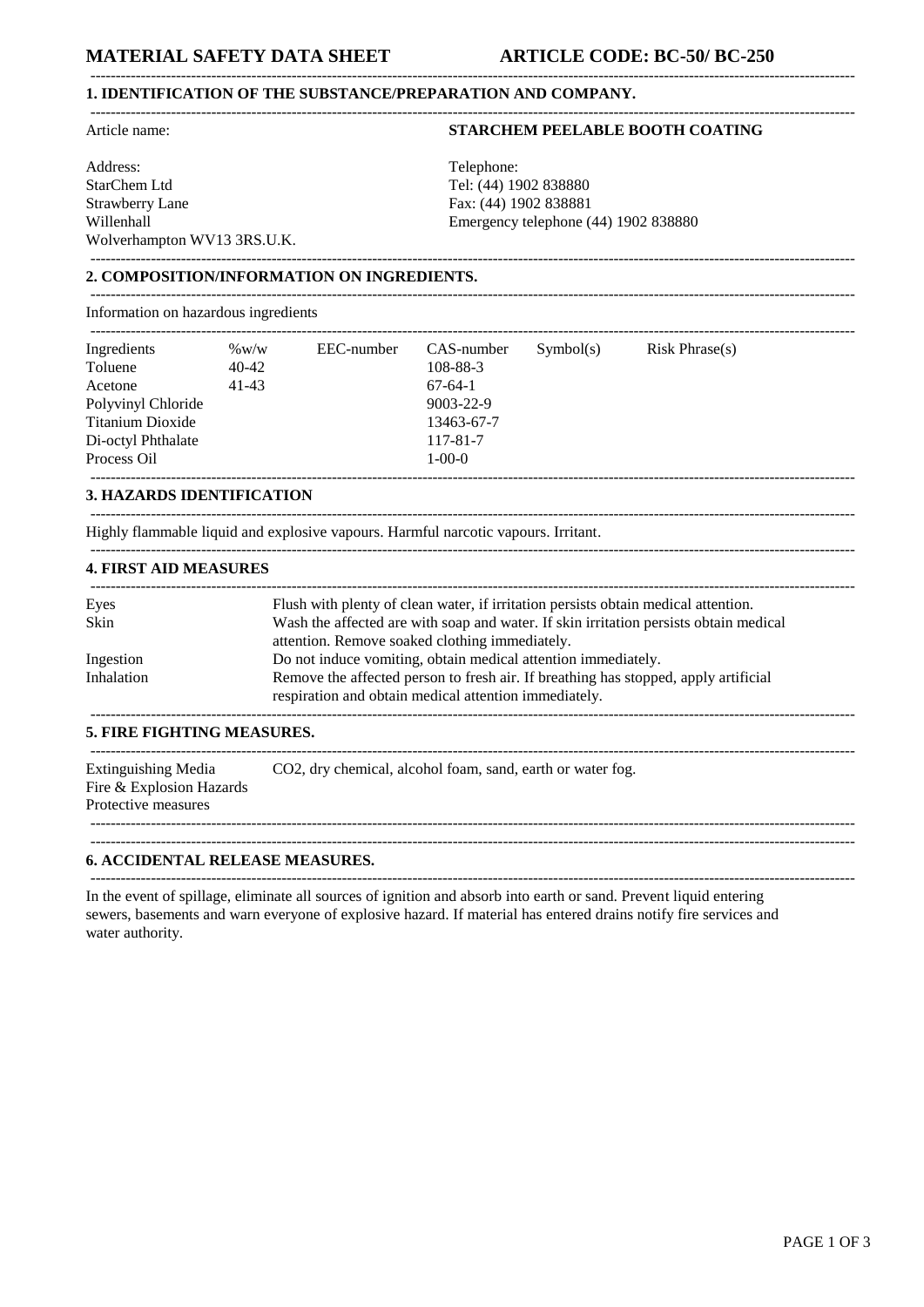# **7. STORAGE AND HANDLING (IN NORMAL USE).**

| Storage         | Keep in tightly closed clearly labelled containers. Store in accordance with the highly |
|-----------------|-----------------------------------------------------------------------------------------|
|                 | flammable liquids and liquified petroleum gases regulations. Take precautionary         |
|                 | measures against static discharge. All electrics and equipment must be flameproof.      |
|                 | Naked flames and other sources of ignition must not be present. No smoking.             |
| Ventilation     | General or local exhaust ventilation should be used to control airborne levels.         |
| <b>Handling</b> | Observe normal standards of industrial hygiene. Avoid contact with skin, eyes and       |
|                 | clothing. Do not smoke during handling.                                                 |
|                 |                                                                                         |

--------------------------------------------------------------------------------------------------------------------------------------------------------

# **8. EXPOSURE CONTROLS/ PERSONAL PROTECTION (NORMAL USE)**

--------------------------------------------------------------------------------------------------------------------------------------------------------

--------------------------------------------------------------------------------------------------------------------------------------------------------

| Occupational Exposure Limits |                |               |      |     |
|------------------------------|----------------|---------------|------|-----|
| Name                         | 8Hr TWA        | $10$ Min      | Type | Ref |
| Acetone                      | $1780$ mgm $3$ | 3560mgm3      |      |     |
|                              | $750$ ppm      | $1500$ ppm    |      |     |
| Toluene                      | $188$ mgm $3$  | $560$ mgm $3$ |      |     |
|                              | 50ppm          | 150ppm        |      |     |

## Personal Protective Equipment

| Respiratory | In case of insufficient ventilation, wear suitable respiratory device. Wear a full face<br>respirator if levels are likely to exceed the MAXIMUM EXPOSURE LIMIT. |
|-------------|------------------------------------------------------------------------------------------------------------------------------------------------------------------|
| Hand        | Impervious gloves                                                                                                                                                |
| Eye         | Eye goggles and / or face shield.                                                                                                                                |
| Other       | Observe normal standards of industrial hygiene.                                                                                                                  |
|             |                                                                                                                                                                  |

# **9. PHYSICAL / CHEMICAL PROPERTIES**

| Appearance                   | White liquid                                               |
|------------------------------|------------------------------------------------------------|
| Odour                        | Marked characteristic odour.                               |
| p.H. as delivered            | $N/A$ .                                                    |
| Viscosity                    | 42-46 secs. (F.C.4 $\omega$ 20 degrees C).                 |
| <b>Freezing Point</b>        | $N/A$ .                                                    |
| Freeze thaw recovery         | $N/A$ .                                                    |
| <b>Melting Point</b>         | $N/A$ .                                                    |
| <b>Boiling Point</b>         | 56.2 - 110 degrees C.                                      |
| <b>Flash Point</b>           | Minus 17 degrees C.                                        |
| Auto flammability            | 515 degrees C.                                             |
| Vapour Pressure              | Acetone - 246.4mbar, Toluene - 29.6 mbar (@ 20 degrees C). |
| Vapour Density               | $2.0 - 3.1$ (Air:1)                                        |
| <b>Relative Density (SG)</b> | N/A                                                        |
| Solubility                   | Insoluble in water.                                        |

## **10. STABILITY AND REACTIVITY**

| Stability           | Stable, will react with strong oxidising agents.                     |
|---------------------|----------------------------------------------------------------------|
| Conditions to avoid | Avoid direct heat, naked flames, fork lift exhausts etc., and ensure |
|                     | handling equipment is earthed. Avoid combustible materials.          |
| Materials to avoid  | See conditions to avoid.                                             |